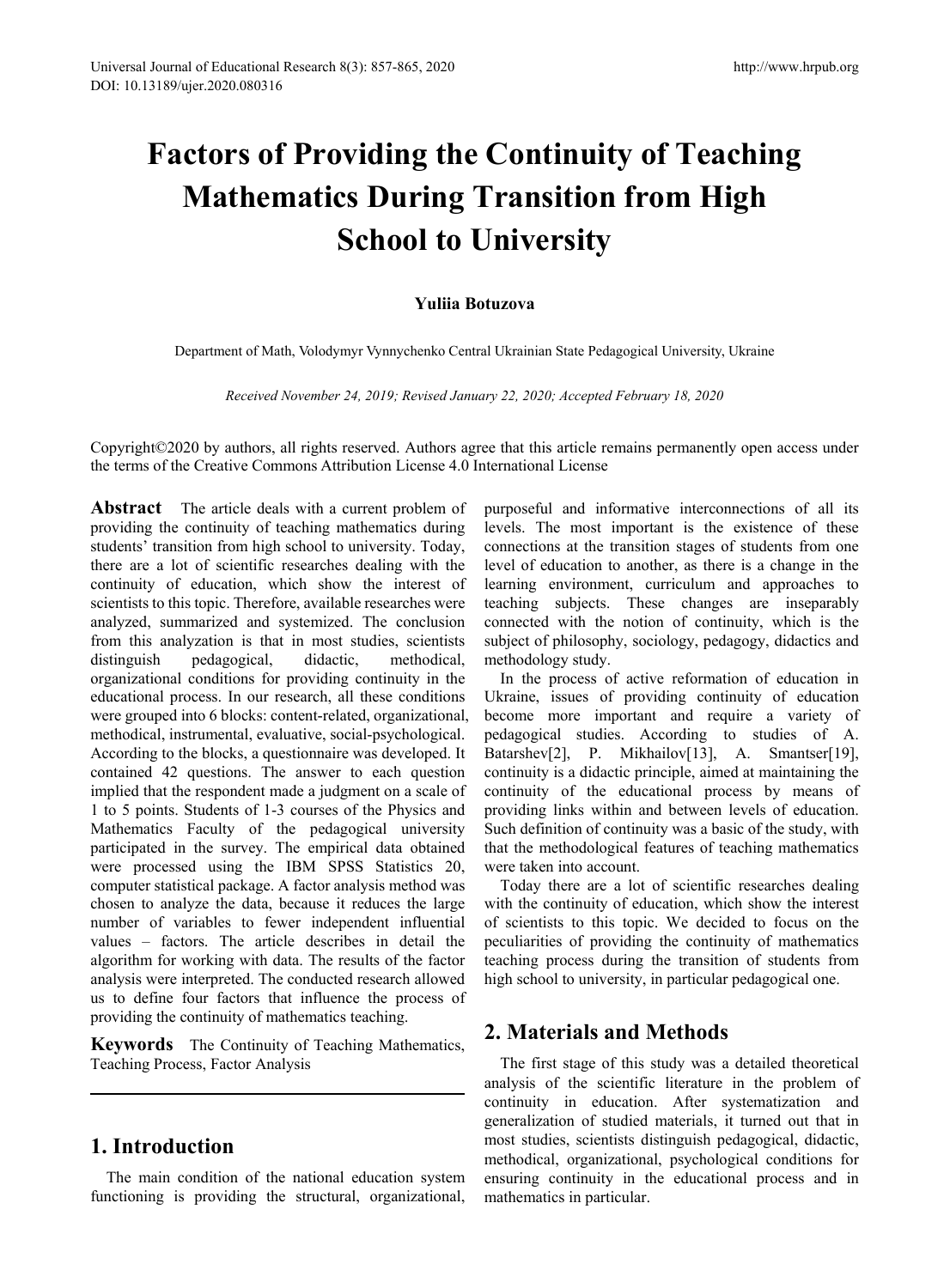Pedagogical conditions – a set of external factors and circumstances that influence the course of learning activities. This is a common concept. As it found out, the conditions derived from the "pedagogical conditions" (organizational, didactic, methodical, psychological-pedagogical, social-psychological, social-pedagogical, etc.) also uses in the practical scientific researches in the field of pedagogy and education. They clarify the scope of scientific and pedagogical search, as well as the areas of research related to various aspects of improving educational systems.

Each scientist considers the continuity of teaching in one or more perspectives, not taking into account all its versatility. Therefore, the purpose of this study is to point out the factors of influence on the process of providing the continuity of teaching mathematics in "School-Pedagogical University" system.

#### **2.1. Literature Overview**

The focus in the analysis of scientific literature appealed to those studies, which set out the conditions for the implementation of continuity in the educational process, in particular the teaching of mathematics.

B. Ananiev[1] noted that in pedagogical science the problem of continuity arises when drawing up and reviewing educational standards for related levels of education, as well as when solving the main problems of educational content. In solving these problems, it is necessary to guarantee the formation of a knowledge system in each individual subject by years of study, to take into account the diversity of teaching methods and guidance of students' independent work.

A. Pyshkalo[18], according to his own methodological approach, identifies the internal and external manifestations of the continuity problem in the methodical system of teaching each individual subject, in particular, the purposes, content, methods, tools and organizational forms of teaching.

Linear-concentric structure of a school mathematics course allows to distinguish two directions of providing continuity in teaching a subject:

- 1) continuity between related levels of teaching;
- 2) continuity within each level of the course: a) continuity within each course of mathematical disciplines (arithmetic, algebra, algebra and the elements of analysis, geometry); b) continuity between courses in mathematical subjects, in particular, between propaedeutic and systematic courses (eg, algebra and geometry, arithmetic and algebra, arithmetic and geometry, etc.).

A group of researchers (K. Mishareva, V. Rudenko, A. Shepetov, etc.<sup>[14]</sup>) identifies approaches to the implementation of continuity between propaedeutic and systematic courses: the presence of a unifying vision in related courses; the development of thinking methods that are of particular importance in mathematics (induction and

deduction, analysis and synthesis, generalization and abstraction), the gradual increase of deductive reasoning level and abstraction and in the development of concepts at the next stages of teaching; organization of revising work, which provides the consolidation and development of skills necessary for successful mastering of the following material; independent thinking training; matching the difficulty levels of the tasks between related courses.

E. Komarova[11] notes that the problem of continuity in teaching mathematics is formally solved through textbooks and manuals, normative documents, as well as through the communication of teachers working at related levels of education. Were offered the following ways and means of providing continuity: creating a system of repetition that includes updating, generalizing and organizing students' knowledge; conducting general lessons in temporary groups of different age students; using of generalized algorithms and techniques of mathematical activity; widespread use of symbolic visuals.

O. Stonda[20] considers the necessity of identifying the following didactic conditions: didactic preparation of Pedagogical University teachers to form the students' readiness to ensure continuity in learning in their future professional activity; introduction of elective courses in the educational process of pedagogical universities with the aim of more effective didactic preparation for providing continuity in teaching students.

K. Gnezdilova [7] identifies the following basic prerequisites for effective preparation of mathematics teachers for providing continuity in teaching: awareness of the problem of continuity by future teachers; understanding of the specifics of educational activities in secondary schools and universities; acquaintance with the ways of interaction of secondary schools and universities; mastering methods of pedagogical diagnostics to identify students' abilities and to analyze their educational achievements and so on.

M. Didovik[6], on the basis of the continuity model, formulates and substantiates the pedagogical conditions for the implementation of the continuity of physic-mathematical preparation of pupils and students in the system of stage education "Lyceum-High School": the content consistency of educational material in physics and mathematics at different stages of teaching; rational choice and coherence of forms, methods, didactic techniques and means of physical and mathematical preparation in the educational system "Lyceum-High School"; coordination of pedagogical activity of physic-mathematical disciplines teachers and other teachers in the educational system "Lyceum-High School"; motivation formation of educational and professionally directed activity of pupils and students at all stages of studying.

M. Bosovsky[3] notes that the implementation of continuity between the school and university course of mathematics can be carried out in two directions. The first one is related to basing of the new content on the already learned content in the previous stage of education, and then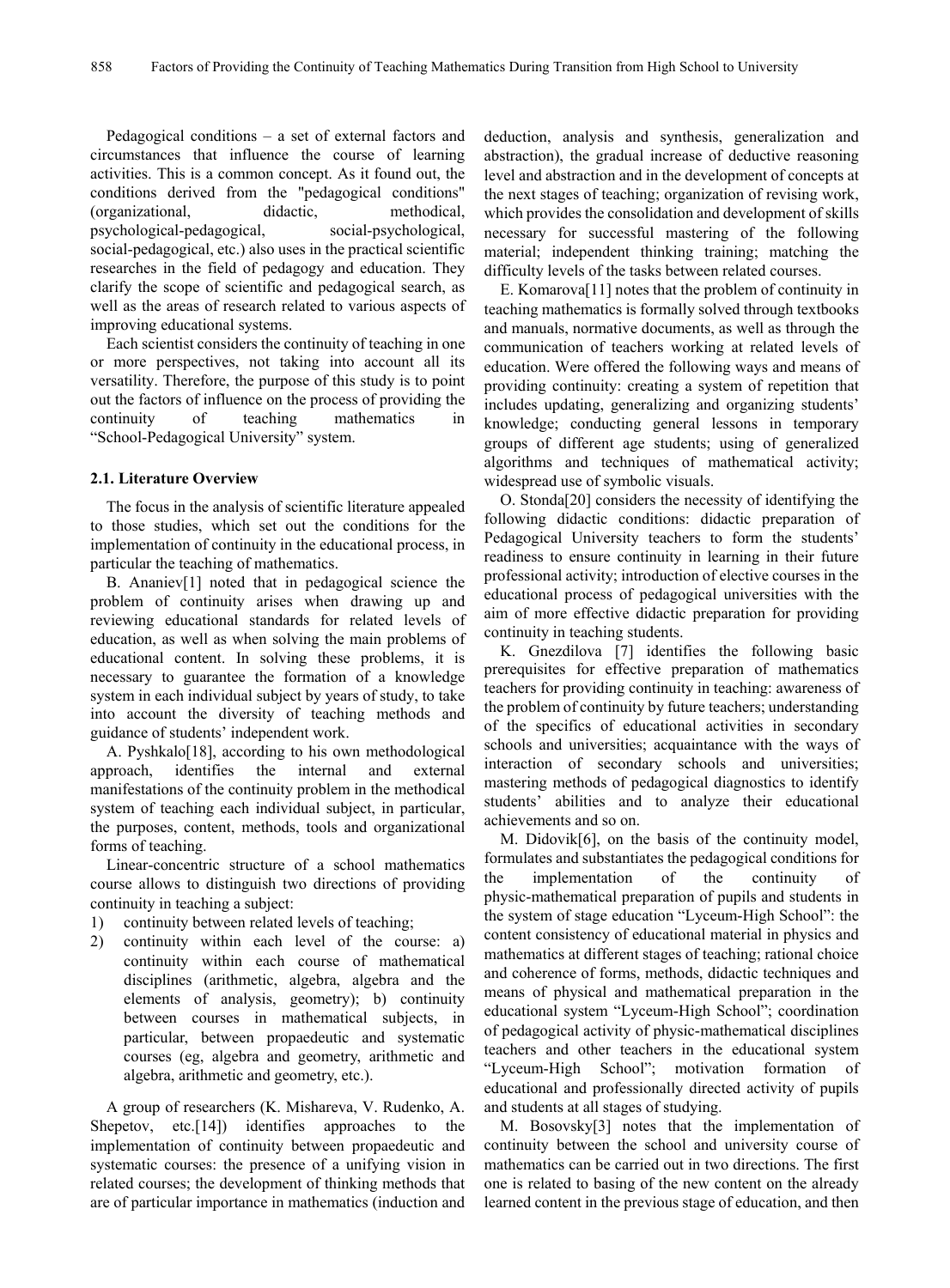there is connection between the material studied at the university and the one taught at school. The second direction is when the content at this stage of education prepares students for successful mastering of the material in the subsequent stages, i.e. there is a connection between the material studied at school and the material that is to be learned at university. And then continuity functions become close to those of the propaedeutic.

At the same time, it is important to consider the continuity in the student's personality formation, because the procedural and substantive aspects of teaching are built taking into account the logic of educational and cognitive activity, age and psychological and physiological features of students. Therefore, supporting university systems are important here, because they can enable socialization and adaptation of students.

Positive relationships may be established by student guides at induction, student peer coaches (Carter and McNeill[5]), staff as course co-ordinators working with small groups of first-year students (Huon and Sankez[8]) and improved student/staff ratios in first-year classes (Peel[16], Pascarella and Terenzini[15]). Westlake[21] offers using the most student-focused members of staff for first-year students wherever possible. Pitkethly and Prosser[17] write about importance of using: systems of information-giving, including orientation tours; student handbooks; course outlines with clear statements of aims, objectives and assessment methods; careers information integrated into courses.

Keup and Barefoot[9] indicate how student participation in seminars and workshops can sustain this socialization process during the first year. The findings of York and Thomas[22] suggest that universities must be prepared to respond positively on an institution-wide basis, to maximize the success of all their students. They identify the following potential success factors: an institutional climate supportive in various ways of students' development, that is perceived as "friendly"; an emphasis on support leading up to, and during, the critically important first-year of study; an emphasis on formative assessment in the early phase of programs; a recognition of the importance of the social dimension in learning activities; recognition that the pattern of students' engagement in higher education is changing, and a preparedness to respond positively to this in various ways.

#### **2.2. Data Collection and Results**

The next stage of this study was to summarize, systematize of all the above mentioned conditions. They were grouped into 6 blocks: content-related, organizational, methodical, instrumental, evaluative, social-psychological. A questionnaire was also developed that contained 42 questions, divided into the 6 blocks mentioned above. The answer to each question implied that the respondent made a judgment on a scale of 1 to 5 points.

This study is a descriptive research carried out at the

Volodymyr Vynnychenko Central Ukrainian State Pedagogical University in Kropyvnytskyi, Ukraine. 4519 students enrolled in this university at the beginning of 2019. At this time, the total number of students at the Physics and Mathematics Faculty of this university was 604. Total coverage sample includes 126 students of 1-3 course of this faculty. Students were randomly selected. The level of experience in mathematics was also important for this study, so approximately the same number of students was selected according to the years of study at the university: 40 first-year students, 48 second-year and 38 third-year students. The fourth-year students (final year of study at the bachelor's level) did not participate in the study, because they have completed the fundamental mathematical training in the third year. In the final year of studying, they more focus on the methods of teaching math.

The questionnaire was offered to the selected students. The respondents answered the questions on their own, in a relaxed atmosphere, without missing a single question.

The empirical data obtained were processed using the IBM SPSS Statistics 20, computer statistical package.

A factor analysis method was chosen to analyze the data, because it reduces the large number of variables relevant to the available observations to fewer independent influential values – factors. It should be noted that the variables highly correlated with each other unit in one factor. The purpose of factor analysis is to find such complex factors that most fully explain the connections observed between the available variables [4].

Factor analysis is based on the calculation of the correlation coefficients between the variables, and therefore the data set must meet certain requirements.

- 1. The data set must be represented as a two-dimensional matrix.
- 2. Analyzed variables should be entered in the columns of the matrix and the values of those variables should be entered in rows.
- 3. There should be no spaces in the matrix.
- 4. It is desirable that the number of rows (respondents) is greater than the number of columns approximately three times.
- 5. The number of variables (columns) should be more enough (more than 10) [10].

The number of variables in the study is equal to the number of questions in the questionnaire and is 42. All these variables are ordinal and their values represent categories with some inherent in them ordering: importance level, difficulty level of a problem, degree of satisfaction, etc.

To calculate the statistical characteristics and the survey parameters dependence, a common survey matrix was constructed, where 42 questions are columns and rows represent the values of the survey parameters obtained from the respective observations (respondents' answers – 126 people, three times the number of variables). Therefore, the input data for the IBM SPSS Statistics 20 program is a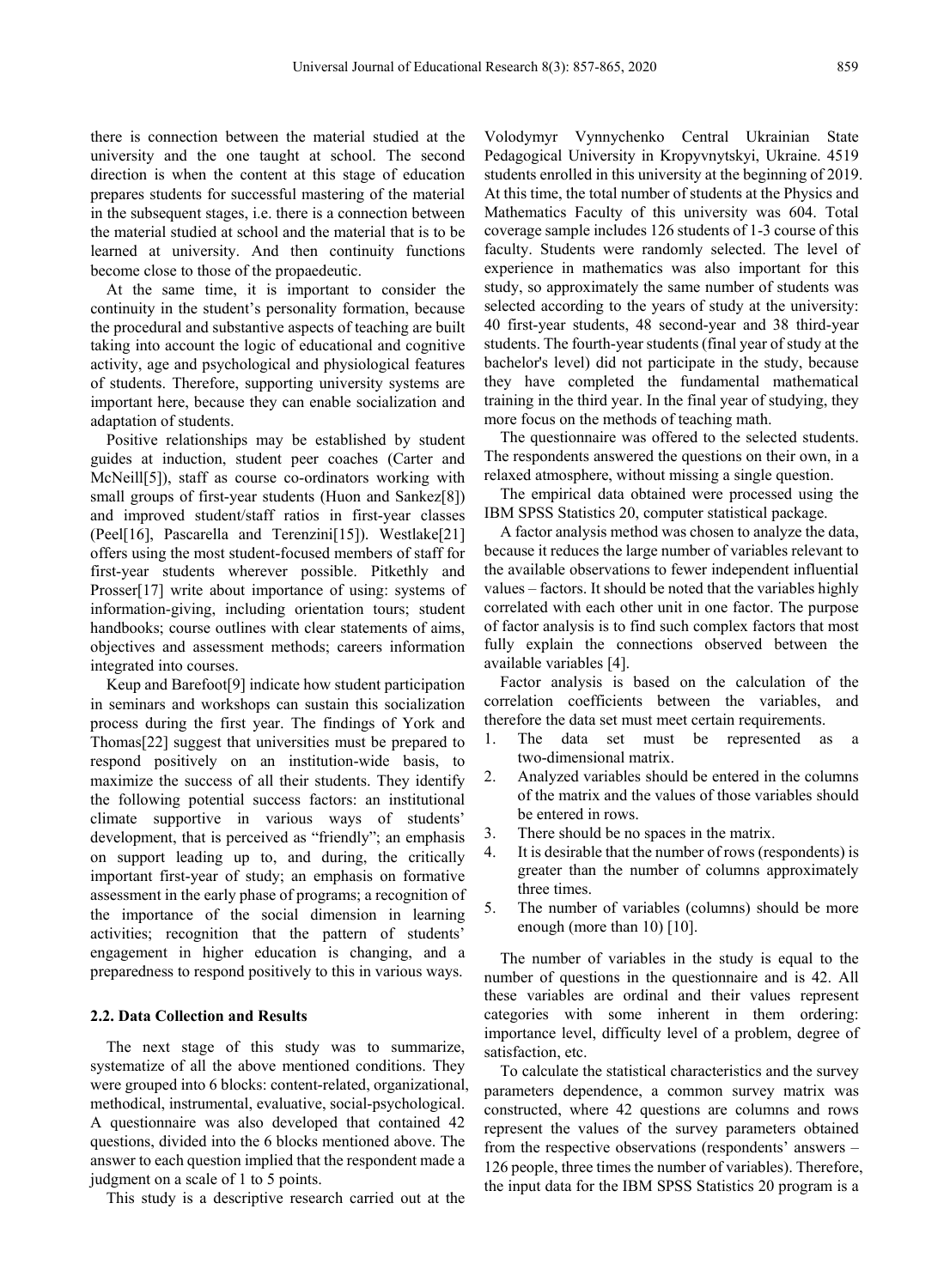126x42 matrix.

**Table 1.** Measure of Sampling Adequacy and the Bartlett's Criteria

|                    | Kaiser-Meyer-Olkin Measure of Sampling Adequacy | 0.762    |
|--------------------|-------------------------------------------------|----------|
| Bartlett's Test of | Approximation<br>Chi-squared                    | 18213.63 |
| Sphericity         | Degrees of freedom                              | 861      |
|                    | Significance                                    | 0.00     |

Kaiser-Meyer-Olkin Measure of Sampling Adequacy and the Bartlett's Test of Sphericity were used for testing the feasibility of factor analysis. According to the results of conducted observation, the criteria values are presented in Table 1.

The Measure of Sampling Adequacy of the KMO according to the results of the observation assumes a value of 0.762, which allows carrying out further calculations with acceptable level of the results accuracy. In addition, the Bartlett Sphericity criterion with a high accuracy of p <0.00 refutes the hypothesis of the uniqueness of the correlation matrix and allows the usage of available observational data for factor analysis.

In the language of factor analysis, the proportion of variance of a single variable belonging to a common factor (and collective with other variables) is called communality. Table 2 presents the communalities: the names of all 42 variables and the separated values.

| Table 2. | Communalities |  |
|----------|---------------|--|
|          |               |  |
|          |               |  |
|          |               |  |

| Variables                                                                  | Extraction |
|----------------------------------------------------------------------------|------------|
| Difficulties of understanding mathematics at university                    | 0.805      |
| Difficulties of studying the theorems proofs                               | 0.751      |
| The complexity of mathematical symbols                                     | 0.608      |
| Level of basic school mathematics knowledge                                | 0.800      |
| Connection between school and university mathematics courses               | 0.805      |
| Content details of the university mathematics course                       | 0.660      |
| The desire to get mathematical and professional competences                | 0.784      |
| The importance of test forms of control at university                      | 0.430      |
| The importance of using distance learning technologies                     | 0.443      |
| Difficulty in taking colloquiums in mathematics                            | 0.764      |
| Difficulties in understanding lectures as a form of teaching process       | 0.469      |
| Difficulties in understanding seminars as a form of teaching process       | 0.446      |
| The importance of laboratory work using ICT                                | 0.483      |
| The complexity of individual tasks                                         | 0.725      |
| Interest in participating in subject competitions                          | 0.686      |
| The importance of problematic teaching methods                             | 0.613      |
| The importance of interactive teaching methods                             | 0.637      |
| The importance of revising a school math course with a university teacher  | 0.656      |
| The importance of interesting intensive accessible teaching of mathematics | 0.660      |
| Affordable understanding of mathematics teaching at university             | 0.533      |
| Affordable understanding of mathematics at school                          | 0.572      |
| The importance of applying knowledge to life situations                    | 0.715      |
| The importance of content integration, interdisciplinary interconnection   | 0.700      |
| The importance of level differentiation, individual approach               | 0.573      |
| Availability of information sources for independent work                   | 0.542      |
| The importance of visual presentation of educational material              | 0.545      |
| The importance of using ICT as visual aids                                 | 0.509      |
| The importance of having quality teaching materials                        | 0.653      |
| The importance of having a distance course integrated into the discipline  | 0.587      |
| The importance of using mathematical software                              | 0.493      |
| The importance of using smartphones in teaching                            | 0.552      |
| The importance and convenience of a 12 point scoring system                | 0.505      |
| The importance of a unified assessment system at school and university     | 0.690      |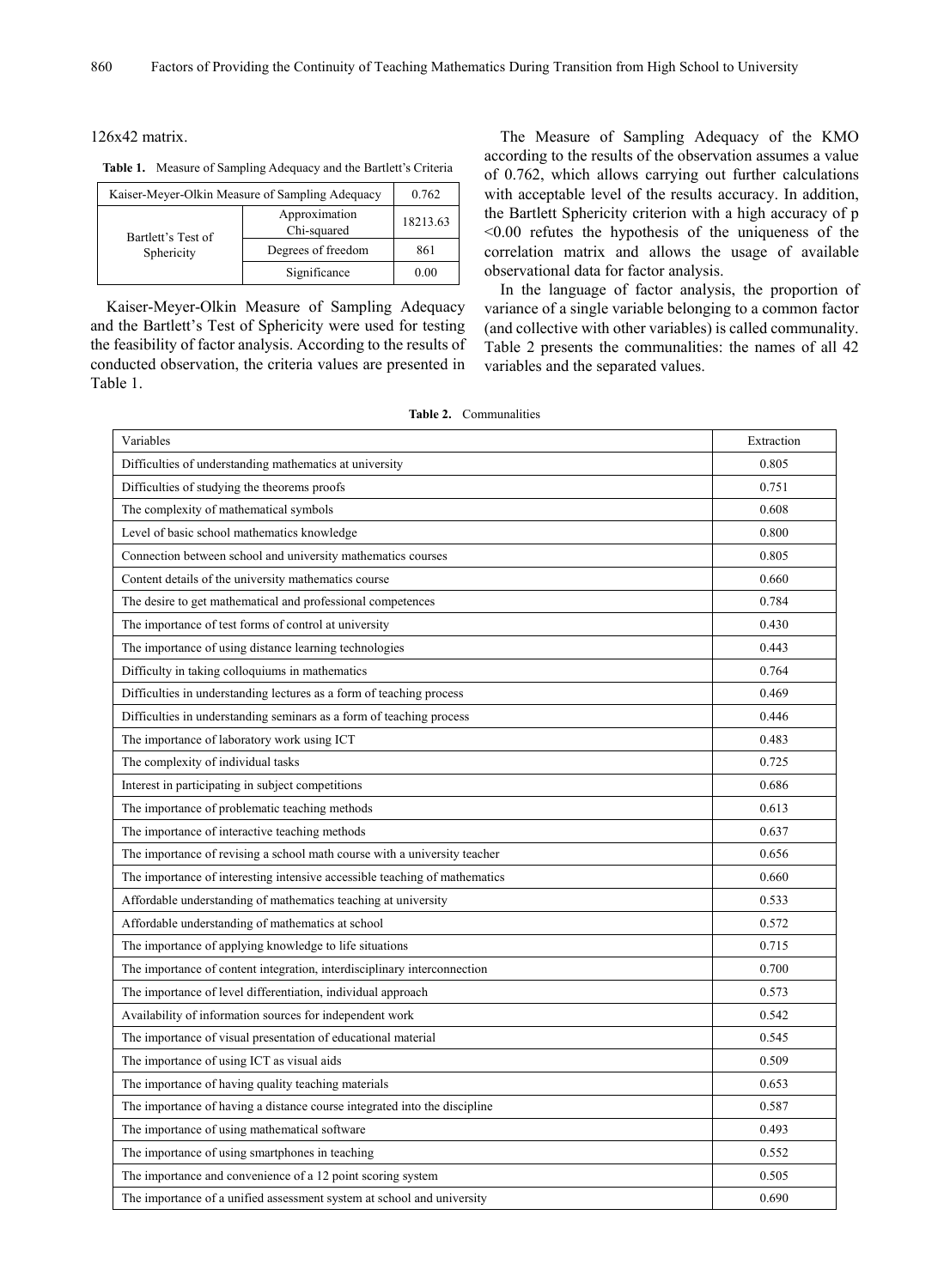| The importance of understanding different assessment systems               | 0.696 |
|----------------------------------------------------------------------------|-------|
| The importance of being able to translate points from one scale to another | 0.748 |
| The level of self-organization in the educational process                  | 0.784 |
| The importance of a mathematics teacher's personal example                 | 0.501 |
| The importance of an academic group curator support                        | 0.369 |
| Wish to carry out pedagogical activity                                     | 0.774 |
| The difference between school and university                               | 0.322 |
| The fear of making a mistake                                               | 0.401 |
| The importance of participating in community activities                    | 0.168 |

|                | Initial Eigenvalues |                    |              | Extraction Sums of Squared Loadings |                    |              | Rotation Sums of Squared Loadings |                    |              |
|----------------|---------------------|--------------------|--------------|-------------------------------------|--------------------|--------------|-----------------------------------|--------------------|--------------|
| Component      | Total               | $%$ of<br>variance | Cumulative % | Total                               | $%$ of<br>variance | Cumulative % | Total                             | $%$ of<br>variance | Cumulative % |
|                | 13.539              | 32.237             | 32.237       | 13.539                              | 32.237             | 32.237       | 10.633                            | 25.316             | 25.316       |
| $\mathfrak{D}$ | 7.193               | 17.127             | 49.364       | 7.193                               | 17.127             | 49.364       | 6.039                             | 14.378             | 39.694       |
| 3              | 2.438               | 5.804              | 55.168       | 2.438                               | 5.804              | 55.168       | 5.813                             | 13.841             | 53.535       |
| $\overline{4}$ | .988                | 4.734              | 59.902       | 1.988                               | 4.734              | 59.902       | 2.674                             | 6.368              | 59.902       |
|                | .665                | 3.965              | 63.867       |                                     |                    |              |                                   |                    |              |
| 6              | .452                | 3.457              | 67.324       |                                     |                    |              |                                   |                    |              |

**Table 3.** Total Variance Explained



**Figure 1.** Scree Plot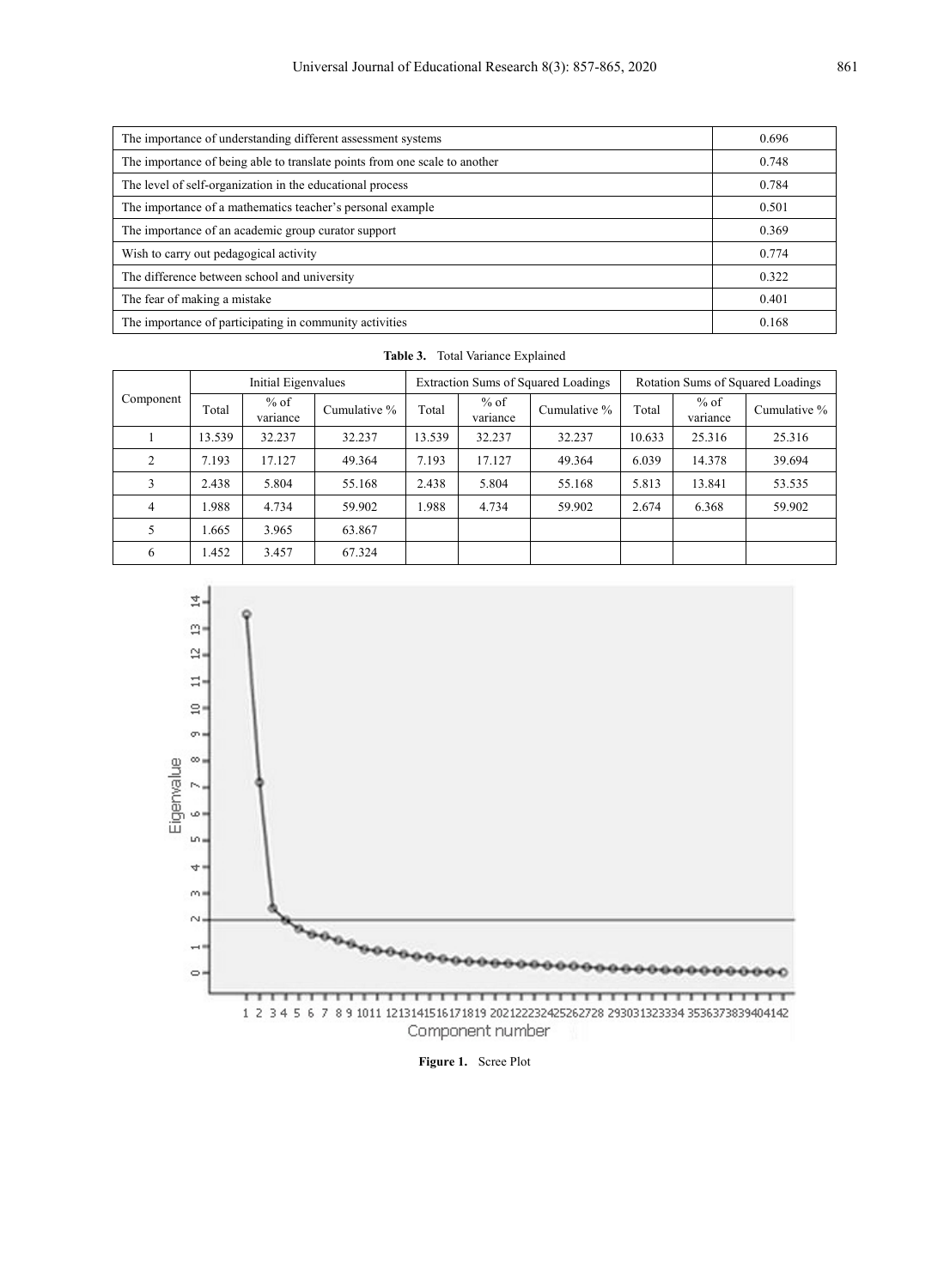Table 3 shows the total variance explained. The total variance (measure of the indicators scattering) of a variable is a linear combination of factors [12]. The greater the percentage of variance caused by a factor is, the greater the weight of this factor. And the higher the cumulative percentage accumulated to the last factor is, the more successful is the factor solution. If this percentage is less than 50%, then it is necessary to either reduce the number of variables or increase the number of factors. According to data in Table 3, the accumulated percentage of variance is quite acceptable and is about 60% (variance explained criteria).

Figure 1 shows a chart which is a diagram of eigenvalues and is called Scree Plot. The dot marks show the corresponding eigenvalues in the space of two coordinates. This type of chart is usually used to determine a sufficient number of factors before rotation. This is abided by the following rule: it is necessary to leave only those factors that correspond to the first dot marks on the diagram until the curve becomes flatter. According to the diagram (Figure 1), the number of factors is four.

| component |          |          | 3     |          |
|-----------|----------|----------|-------|----------|
|           | $-0.765$ | 0.357    | 0.508 | 0.170    |
|           | 0.598    | 0.681    | 0.334 | 0.260    |
|           | 0.236    | $-0.604$ | 0.759 | 0.063    |
|           | 0.043    | 0.210    | 0.233 | $-0.949$ |

**Table 4.** Component Transformation Matrix

Once the number of factors has been determined, a rotation process takes place and it allows the results to be presented in a more convenient way and facilitates the interpretation of the factors. Then a principal components analysis (PCA) were carried out with the using Varimax rotation with Kaiser normalization. The results of the rotation are presented in Table 4.

A rotated component matrix (Table 5) is a result of multiplication the component transformation matrix 4x4 by the original factor loadings matrix, dimension 4x42. It is the one that carries the main information load in the whole process of factor analysis and is subject to meaningful interpretation of the results.

| Table 5. |  | Rotated Component Matrix |  |
|----------|--|--------------------------|--|
|----------|--|--------------------------|--|

|                                                                           | 1        | $\overline{2}$ | 3     | 4 |
|---------------------------------------------------------------------------|----------|----------------|-------|---|
| Difficulties of understanding mathematics at university                   | 0.867    |                |       |   |
| Difficulties of studying the theorems proofs                              | 0.857    |                |       |   |
| Difficulty in taking colloquiums in mathematics                           | 0.857    |                |       |   |
| Level of basic school mathematics knowledge                               | $-0.837$ |                |       |   |
| Connection between school and university mathematics courses              | $-0.828$ |                |       |   |
| The complexity of individual tasks                                        | 0.823    |                |       |   |
| Content details of the university mathematics course                      | 0.805    |                |       |   |
| The complexity of mathematical symbols                                    | 0.749    |                |       |   |
| The desire to get mathematical and professional competences               | $-0.732$ |                |       |   |
| Interest in participating in subject competitions                         | $-0.711$ |                |       |   |
| Affordable understanding of mathematics at school                         | 0.707    |                |       |   |
| Difficulties in understanding lectures as a form of teaching process      | 0.664    |                |       |   |
| The importance of revising a school math course with a university teacher | 0.663    |                |       |   |
| The level of self-organization in the educational process                 | $-0.614$ |                | 0.529 |   |
| Difficulties in understanding seminars as a form of teaching process      | 0.599    |                |       |   |
| Affordable understanding of mathematics teaching at university            | 0.511    |                |       |   |
| The difference between school and university                              | 0.507    |                |       |   |
| Availability of information sources for independent work                  |          | 0.713          |       |   |
| The importance of having quality teaching materials                       |          | 0.685          |       |   |
| The importance of using smartphones in teaching                           |          | 0.667          |       |   |
| The importance of visual presentation of educational material             |          | 0.662          |       |   |
| The importance of level differentiation, individual approach              |          | 0.653          |       |   |
| The importance of test forms of control at university                     |          | 0.646          |       |   |
| The importance of using ICT as visual aids                                |          | 0.634          |       |   |
| The importance of having a distance course integrated into the discipline |          | 0.622          |       |   |
| The importance of using mathematical software                             |          | 0.533          |       |   |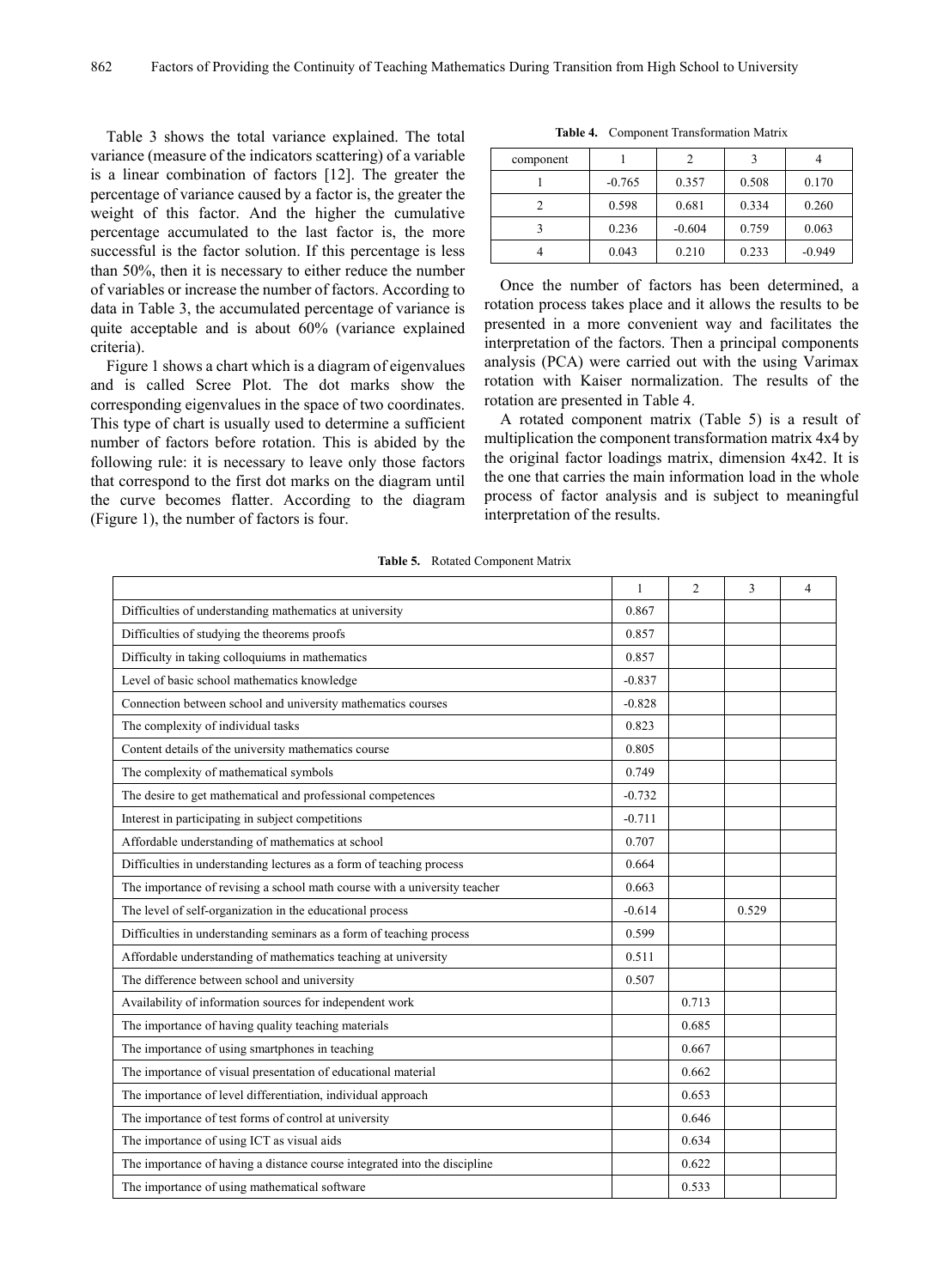| The importance of interactive teaching methods                             | 0.530 |       |          |
|----------------------------------------------------------------------------|-------|-------|----------|
| The importance of using distance learning technologies                     | 0.520 |       |          |
| The importance of a unified assessment system at school and university     |       | 0.810 |          |
| The importance of understanding different assessment systems               |       | 0.808 |          |
| The importance of being able to translate points from one scale to another |       | 0.804 |          |
| The importance of a mathematics teacher's personal example                 |       | 0.597 |          |
| Wish to carry out pedagogical activity                                     |       | 0.569 |          |
| The importance of interesting intensive accessible teaching of mathematics |       | 0.551 | 0.509    |
| The importance of laboratory work using ICT                                |       | 0.533 |          |
| The importance of applying knowledge to life situations                    |       |       | 0.666    |
| The importance of content integration, interdisciplinary interconnection   |       |       | 0.664    |
| The importance and convenience of a 12 point scoring system                |       |       | $-0.523$ |

#### **2.3. Interpretation of Research Results**

The next stage of factor analysis is the interpretation of the calculation results. The calculated factor loadings from Table 5 were used.

**Factor1.** The components that have the highest absolute value of the correlation coefficient (0.9 to 0.8) are directly related to the content of the educational process. In addition, the first factor included components related to organizational forms of higher education. Considering such results, the first and most important factor was named as: "Providing Continuity through the Content of Education and the Form of the Educational Process Organization". This factor is the most important, since its contribution to the total variance is just over 25%.

The interconnection between the components of the first factor can be found when considering the correlation matrix. The correlation matrix in the study has a dimension of 42x42(it is too big to put it in this article).

The most important component of the first factor "the Difficulty of Understanding Mathematics at University" has a strong direct connection with such components as the "Difficulty in Studying the Proofs of Theorems", "The Complexity of Mathematical Symbols", "Content Details of the University Mathematics Course". This connection is clear and obvious. At the same time, there is a direct and strong connection between the difficulties in understanding teaching material and the difficulties in composing theoretical colloquiums, completing individual homework or independent work in mathematics. Also here an existing inverse connection with the level of self-organization in learning, since the better the student can plan and organize his/her learning activities, as well as control himself/herself, the more likely he/she will be able to execute intellectual efforts and overcome difficulties in perceiving the learning material, do well individual calculation tasks and prepare for colloquiums.

There is also a close direct link between the difficulty in understanding mathematics at university and the organizational forms of the educational process, such as lectures and seminars.

There is a close inverse connection between the difficulty in understanding mathematical disciplines and the interest and desire to participate in mathematical competitions and contests, since only that student who does not experience significant difficulties in learning and is interested in expanding and deepening his/her knowledge can be active in such activities.

**Factor 2**, which includes components that are directly related to different teaching tools and methods. This factor was named: *"Providing Continuity through Traditional and Innovative Teaching Tools and Methods"*. The weight of this factor in the total variance is about 14%.

The most important component in this factor is "Availability of Information Sources for Independent Work of Students". Consideration of the correlation matrix reveals direct connection with other components of the same factor and states that, apart from the availability of training materials, their quality, as well as methodological support with the use of ICT, providing clarity of presentation training material and individual approach is important. The connection between the availability of information sources and the importance of using level differentiation and individual approach to students by teachers were quite close. This was confirmed by an additional survey of students who in most cases answered that it was important for them to be able to consult teachers of mathematical disciplines to obtain guidance on the forming of a personal learning path.

Another significant component in the second factor is "The Importance of Using Smartphones in Teaching", which is understandable in today's information society, when most people, especially young people, cannot imagine their daily lives without a smartphone.

After analyzing the components that were included in the Factor 3, it got a name: *"Providing Continuity through a Unified Assessment System and a Personal Example of a Teacher"*. The contribution of this factor to the total dispersion, same as the previous one, is about 14%.

The obvious fact of the connection between "The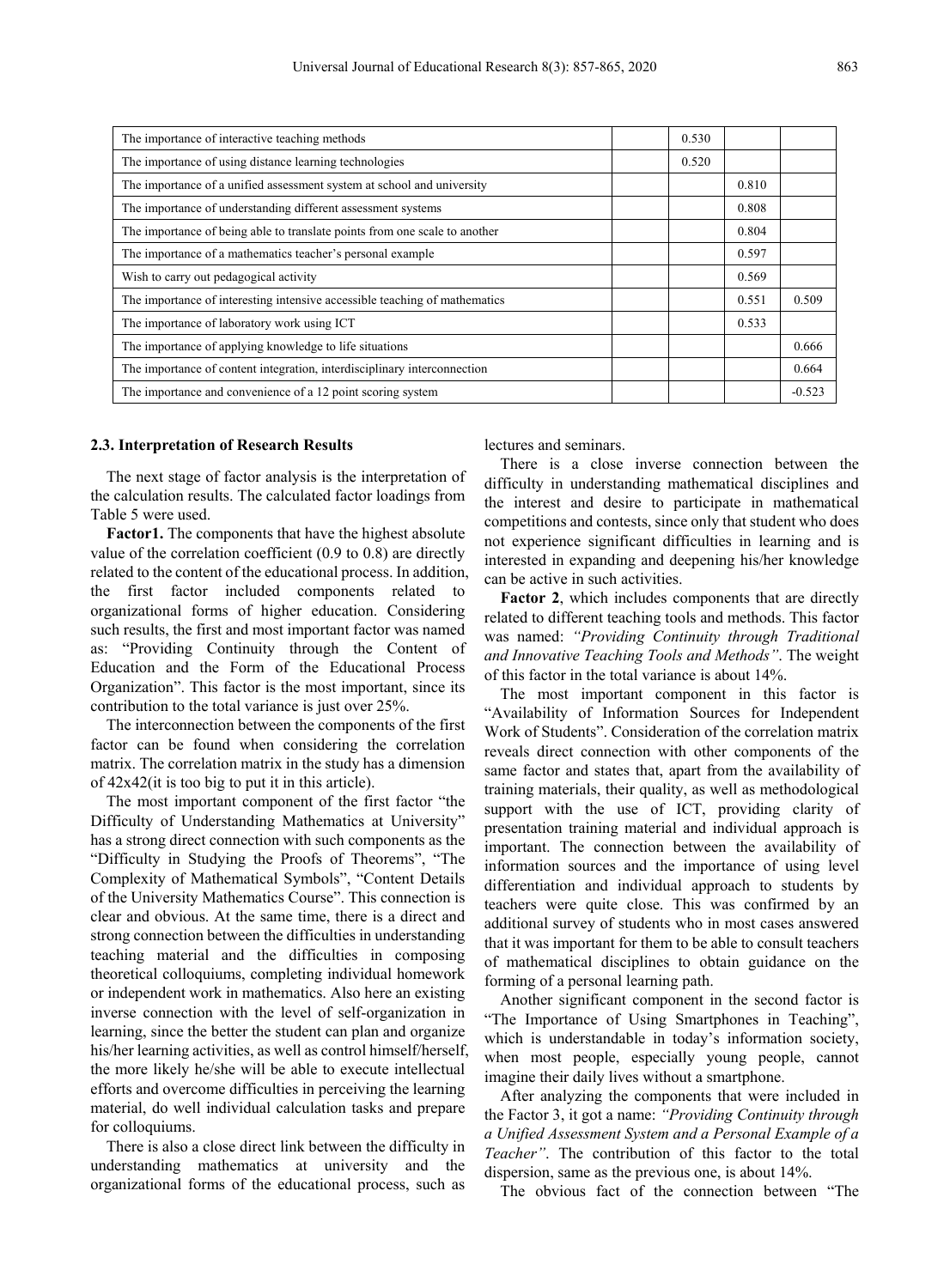Importance of a Unified Assessment System at School and University", "The Importance of Orientation in Different Assessment Systems", and "The Importance of Being Able to Translate Points from one Scale to Another" was confirmed by the results of the study. These components were combined into one block – the Evaluation System. Another components: "Importance of Personal Example of a Mathematical Disciplines Teacher", "Wish to Perform Pedagogical Activity", "Importance of Interesting Informative Teaching", "Level of Self-organization in Educational Process" were put in the second block – "Personality of a Teacher". The calculated correlation coefficients show that there is a sufficiently strong direct connection between these components. It turned out that the personal example of a mathematics teacher, who provides interesting and informative teaching, influences the level of students' self-organization in learning and their wish for future pedagogical activity.

**Factor 4** included the fewest components, but the combination of them is quite logical. Taking into account that the most important components in this factor are "The Importance of Applying Knowledge in Life Situations", "The Importance of Integrating Interdisciplinary Connections Content", "The Importance of Interesting, Informative and Easily Understood Teaching", which are highly correlated with each other (direct connection), it was named: *"Providing Continuity through Integration and Applied Content Orientation"*. The contribution of this factor to the total variance is insignificant and is only 4%.

## **3. Conclusions and Future Research**

The conducted research allowed us to define the factors that influence the process of providing the continuity of mathematics teaching in the system "School-Pedagogical University". These factors are:

- 1. Providing Continuity through the Content of Education and the Forms of Educational Process Organization
- 2. Providing Continuity through Traditional and Innovative Teaching Tools and Methods.
- 3. Providing Continuity through a Unified Assessment System and a Personal Example of a Teacher.
- 4. Providing Continuity through Integration and Applied Content Focus.

The next stage of this study is planning and construction of an effective methodical system for providing the continuity of teaching mathematics in the system "School-Pedagogical University", which takes into account all the distinguished factors. Methodical systems of education usually contain such components as goals, content, forms, methods, learning tools. The results of the study indicate that the methodical system should include learning outcomes, interdisciplinary connections and interpersonal connections. Components in this methodical

system should be combine based on factor relationships identified by factor analysis. For example, content and forms; teaching methods and learning tools.

Factor analysis made it possible to establish that during the implementation of this methodical system, it is necessary to:

- pay special attention to the content of the educational material at school, considering the need to continue studying mathematics at university;
- prepare students at school for special forms of conducting classes at the university, in particular lectures and seminars, colloquiums, as well as to prepare them for the need to perform a large amount of independent work;
- step by step introduce classical mathematical symbolism at school and teach students to prove the simplest mathematical statements;
- methods of teaching mathematics and learning tools used at school and university should be similar. For example, testing is often used at schools, but much less at university; distance learning is used at university, but almost absent at school, etc.;
- assessment systems at school and university are different (12 points scoring system at school and 100 points at university), so this creates difficulties for adequate self-assessment;
- both at school and at university it is necessary to pay attention to the applied content orientation of mathematics, its interdisciplinary connections.

Such results allow us to plan further research and to design and implement a coherent methodical system for providing the continuity of mathematics education when students are transferred from school to university.

## **REFERENCES**

- [1] Ananiev, B. About Continuity in Training, Soviet Pedagogy, No.2, 23-35, 2015.
- [2] Batarshev, A. The Pedagogical System of Continuity of Education at School and Vocational School, Russian Academy of Education, Saint Petersburg, 1990.
- [3] Bosovsky, M. Continuity in the Study of Limit Theory at School and University, Cherkasy, 2010.
- [4] Buyul, A. and Zefel, P. SPSS: Art of Information Processing. Analysis of Statistical Data and Restoration of Hidden Patterns, DiaSoftUP LLC, Saint Petersburg, 2005.
- [5] Carter, K. and McNeill, J. Coping with the Darkness of Transition: Students as the Leading Lights of Guidance at Induction to Higher Education, British Journal of Guidance and Counselling, 26(3), 399-415, 1998.
- [6] Didovik, M. Continuity of Physical and Mathematical Preparation in Lyceums and Higher Educational Institutions III - IV Accreditation Levels, Vinnytsia, 2007.